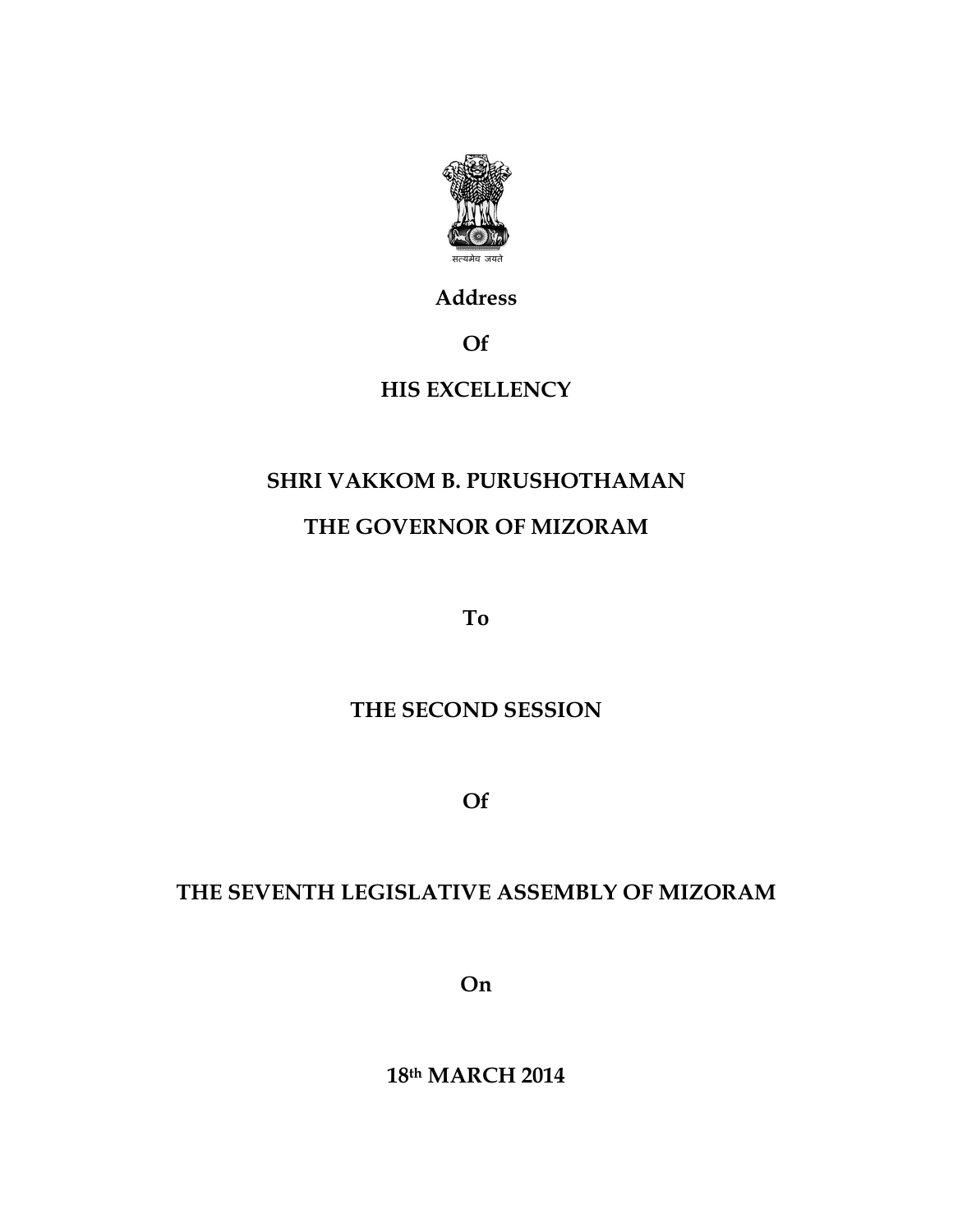Hon'ble Speaker and esteemed Members of the Legislative Assembly:

 It gives me great pleasure to address you at the commencement of the second session of the Seventh Legislative Assembly of Mizoram. I whole-heartedly congratulate the Chief Minister on winning the General Elections to the Legislative Assembly alongwith the new Ministers and the new Members of this Legislative Assembly. I would like to take this opportunity to convey my greetings and good wishes to all of you and the people of Mizoram. In this session, the Supplementary Demand for Grants for the year 2013-2014 and Demand for Grants for 2014-2015 will be presented.

1. With considerable joy and pride, I congratulate the Mizoram Football Team on their triumph in the 68th National Football Championship for Santosh Trophy. The dedication of the Hon'ble Chief Minister and the Hon'ble Sports Minister to uplift sports in the State is admirable, and the hardwork put in by everyone involved is praiseworthy. The support given by the people is indeed overwhelming. Sports have made Mizoram and Mizo people popular to other States of India and this can be extended to other parts of the world also because Mizo people have so much natural talent in sports. I urge everyone to continue giving their full support for the advancement of sports.

2. On this day, I would like to invite this august Assembly to witness my Government's commitment to provide efficient, responsive, accountable, fair and just administration at all levels of governance. The various progresses and developments, maintenance of peace and harmony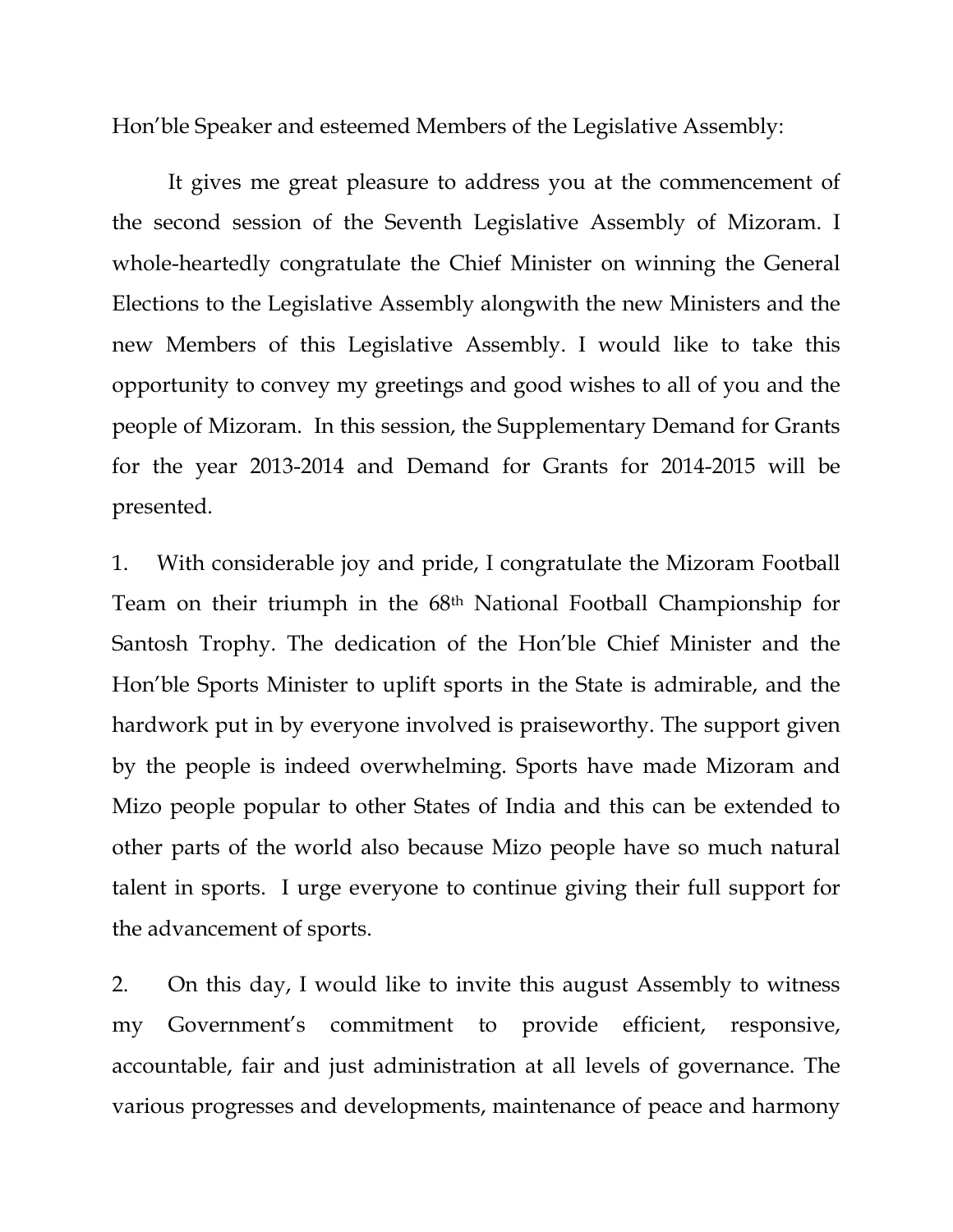achieved by my Government during my time is immense which makes me very happy and proud.

3. My Government has enthusiastically marched on in the continued implementation of the Flagship Programme, New Land Use Policy (NLUP) and it is heartening to see the fruits of our hard labour. The original project target of 1,20,000 beneficiaries for 5 years have been achieved in three successive phases during the last three years. Proposal to assist additional batch of 15,000 household beneficiaries has been approved and the total household to be assisted under NLUP will become 1,35,000. So far, Planning Commission has released Rs. 1208.82 crores purely as grant under ACA component. In addition, expected fund flow from central ministries under convergence plan is estimated at Rs. 760.43 crores by the end of 2013-14.

 The concept of NLUP received worldwide acknowledgement and appreciation resulting in study tours for impact assessment by Minnesota University of USA and Food and Agricultural Organization of UNO. Both the teams observed its potential to address current global concerns for environmental protection, soil conservation, water resource management, renewable energy sources, health care and food security. These teams have put forward their recommendations which are expected to further leverage NLUP implementation providing for technical and financial support from international agencies. For the first time in our history, top level Heads of key UN organisations based in Delhi like UNIDO, UNDP, FAO, ILO have visited Mizoram from during February 2014 with the objective of collaboration and partnership to strengthen UN development affair.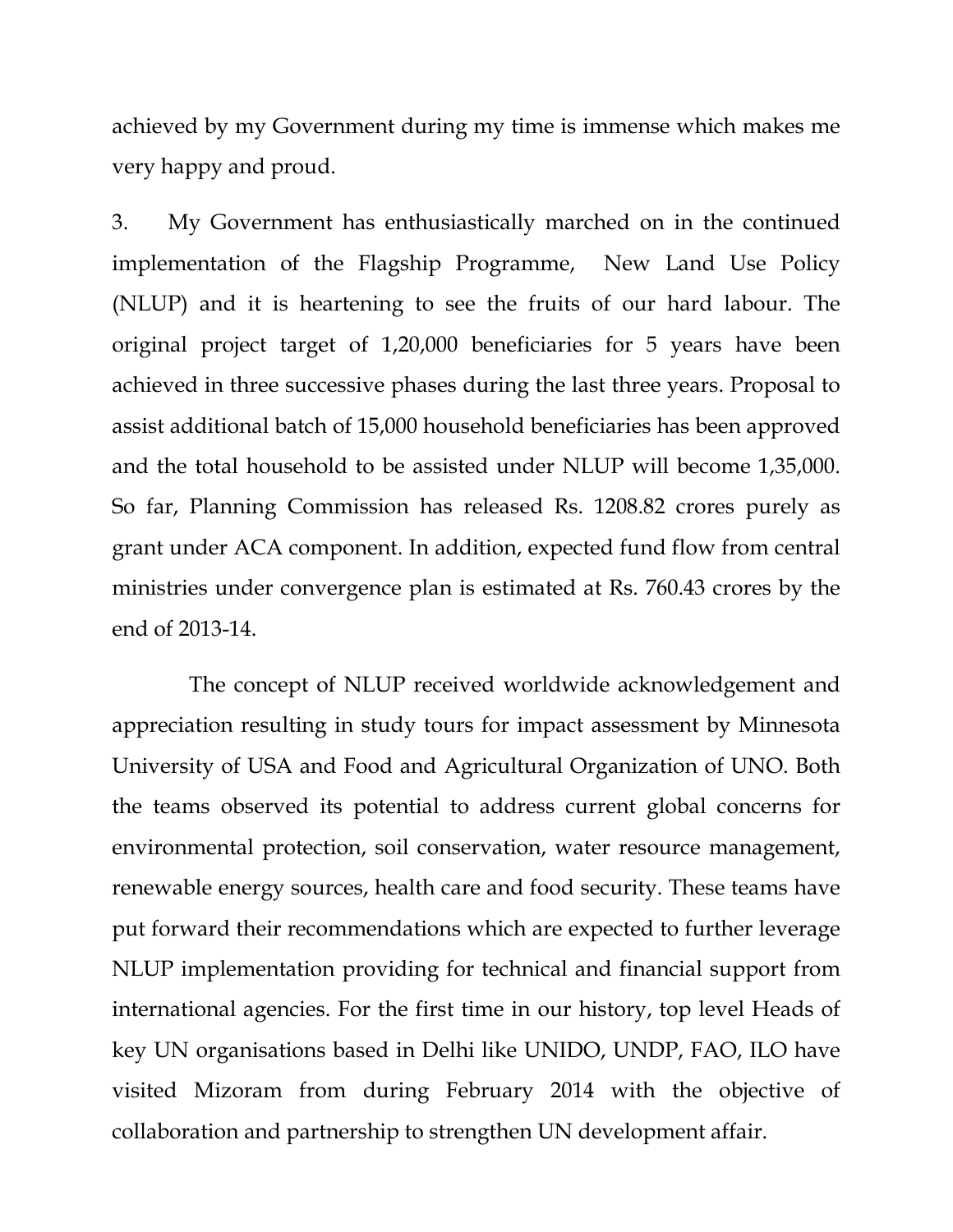4. The safety of the people is paramount in my Government's priority. Peace and tranquility has been maintained at a significant level. This exemplary feat can be attained only with the help and co-operation of the Government through Law enforcement, the NGOs, the Religious Institutions, the Media and most of all the people. While there has been no major outbreak of law & order in the State, our Police Department has made remarkable achievement in maintaining Law and Order, in capturing criminals, in dealing with drug traffickers, cyber crime, human trafficking, and improving justice delivery system and this is actively taken up by our Police. According to National Crime Records Bureau (NCRB), the national level implementing agency, Mizoram is assessed as one of the front runner states in the country in the implementation Crime and Criminal Tracking Network System (CCTNS) Project which is a central Government flagship programme that aims at empowering Indian Police with Information Technology (IT) and enhancing the efficiency and effectiveness of policing through adoption of the principle of e-governance. Fingerprint Database for detection and identification of criminals have been created and maintained at Forensic Science Laboratory. With the addition of 350 arrests and 260 convicts' fingerprint, as many as 4308 fingerprints have been computerized for use in crime investigation.

5. Agriculture as the major source of income is the chief focus of my Government. Mizoram has a Mission to ensure food security of the State and is committed to enhance Agricultural Crop production and productivity to make it a sustainable livelihood support. There have been remarkable achievements made during 2013-14 in this field. There is a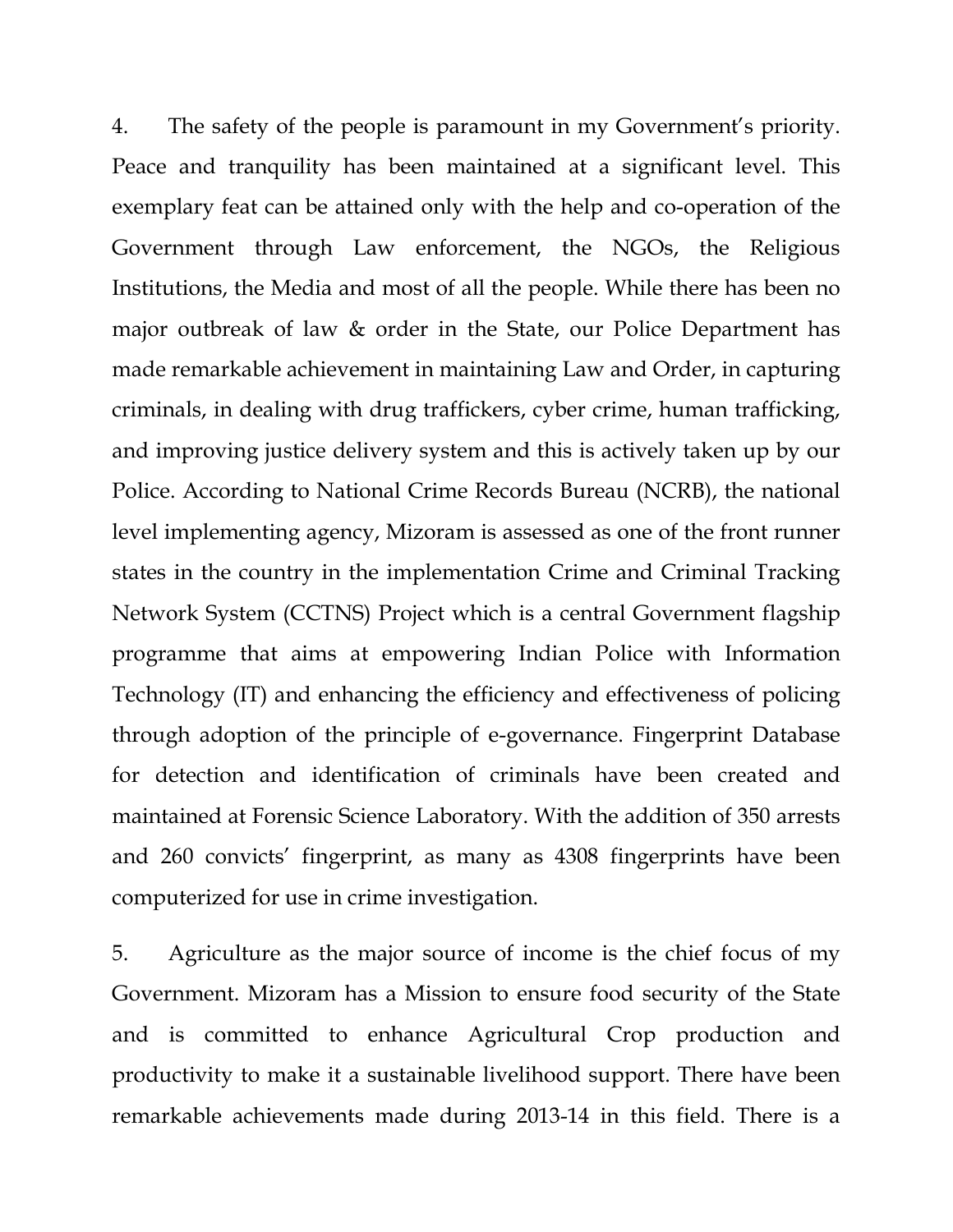good increase in Rice Cultivation under WRC over last year from 14,636 Hectare to 16,835 Hectare which accounts for 15.02 % increase. The total Rice production (Advance Estimate) under WRC during 2013-14 is expected to reach 34,514 MT against 30,572 MT of last year (2012-13) which accounts for 12.89 % increase. The area under Jhum cultivation is also expected to decrease from 24,307 Hectare (during 2012-13) to 23,150 Hectare (during 2013-14) which accounts for 5.00 % reduction. The Rice productivity (Advance Estimate) under WRC is also reported to be increased from 2.09 MT/Ha to 2.20 MT/ha and is mainly due to adoption of new seed varieties, improved Production Technologies such as System of Rice Intensification etc. Under Oil Palm cultivation, additional areas of 4,532 Hectare have been covered during 2013-14 and the total area under Oil Palm accounts for 17,588 Hectare. Construction of Oil Palm Mill with a capacity of 5 MT per hour is on the verge of completion at Kolasib District and is expected to be commissioned by the month of March, 2014. Establishment of Oil Palm Mills at Lunglei and Serchhip are also in progress. Under RKVY scheme, three numbers of Custom Hiring Center @ Rs. 24.00 lakh/- per center at Champhai and Serchhip District will be established during 2013-14 wherein Farm Machineries will be provided to the Farming Community which would facilitate land preparation, sowing, harvesting and threshing and will ensure timely Farm operation for crop production.

6. My government seeks to ensure that its people receive sufficient foodgrains and fuel. Rice has always been given adequately at a subsidised rate to the people. The Central Govt. has abolished Levy Sugar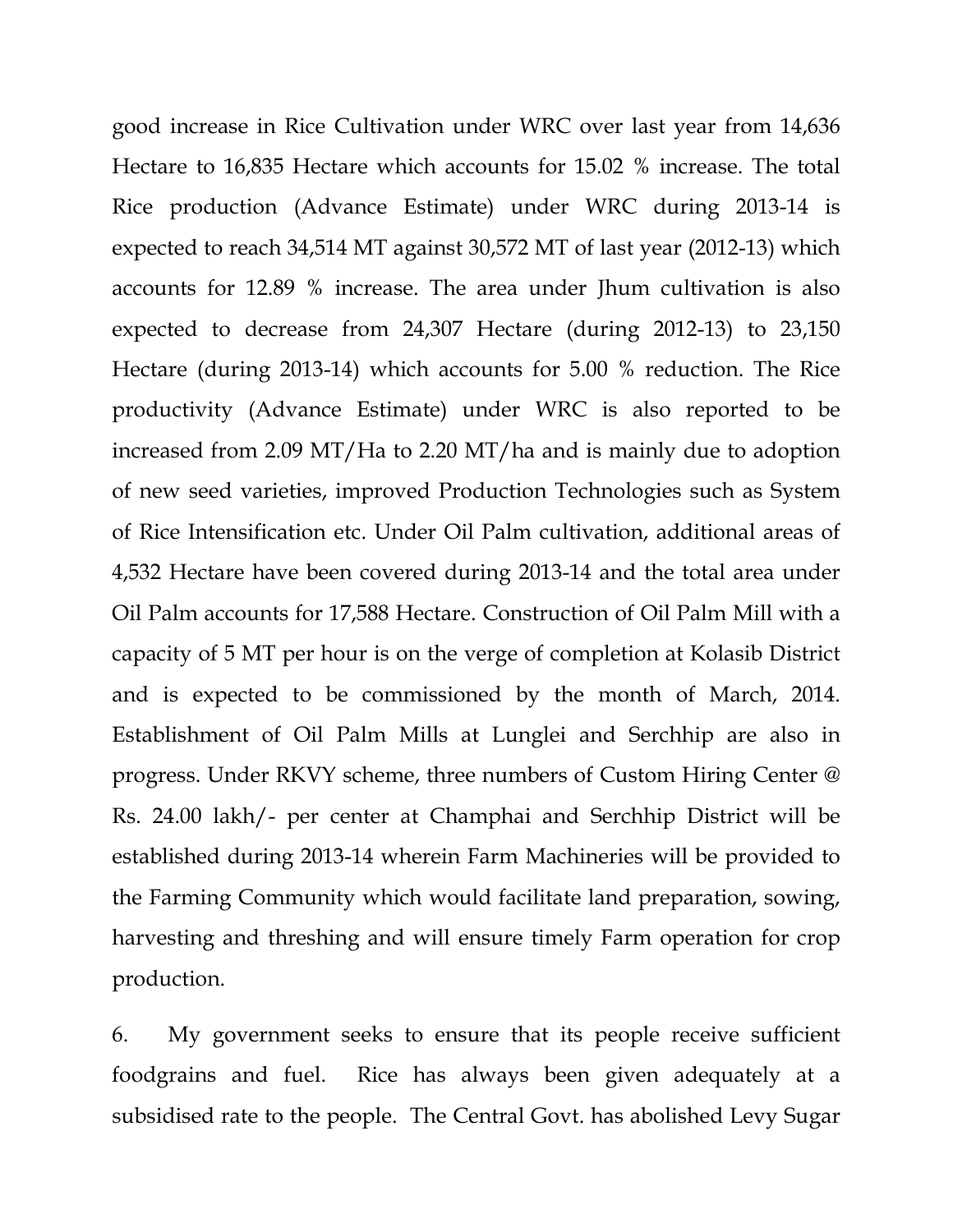and PDS has been stopped since June/2013. However the State Govt. is going to distribute sugar shortly as the Central Govt. will be providing a subsidy of Rs.18.50 per kg for sugar. With regard to LPG, the IOC has selected 25 (twenty five) villages for new appointment of LPG Distributors under Rajiv Gandhi Grami LPG Vitsak (RGGLV) Scheme in addition to the existing 25 (twenty five) LPG Distributors in Mizoram. Supply of LPG to the people is expected to improve.

7. In order to ensure that the health of the people is properly taken care of, new Public Health Centers and Sub Centers have been built. Implementation of various National and State Health Programs has helped in reducing disease prevalence as well as Infant Mortality Rate and Maternal Mortality Ratio. The State Referral Hospital at Falkawn has become operational again with 150 beds and the Hospital is proposed to be upgraded into a 400 Bedded Hospital. Government has taken steps to establish a Medical College and a 200 seat capacity Hostel for Mizoram College of Nursing at the State Referral Hospital Complex. Steps are also being taken for establishment of 100-Bedded Cancer Hospital at Zemabawk, upgradation of all District Hospitals, establishment of 4 (four) GNM Schools at Serchhip, Kolasib, Champhai, Saiha and 1 (one) ANM School at Lawngtlai, construction of 100 Bedded Institute of Human Behaviour & Allied Science (Mental Hospital) at Kulikawn. Our hospitals are also being equipped with modern and sophisticated facilities and equipments to provide better health care. The National Rural Health Mission has provided Ambulances to our PHCs. The Government of Mizoram has also continued implementing the State Health Care Scheme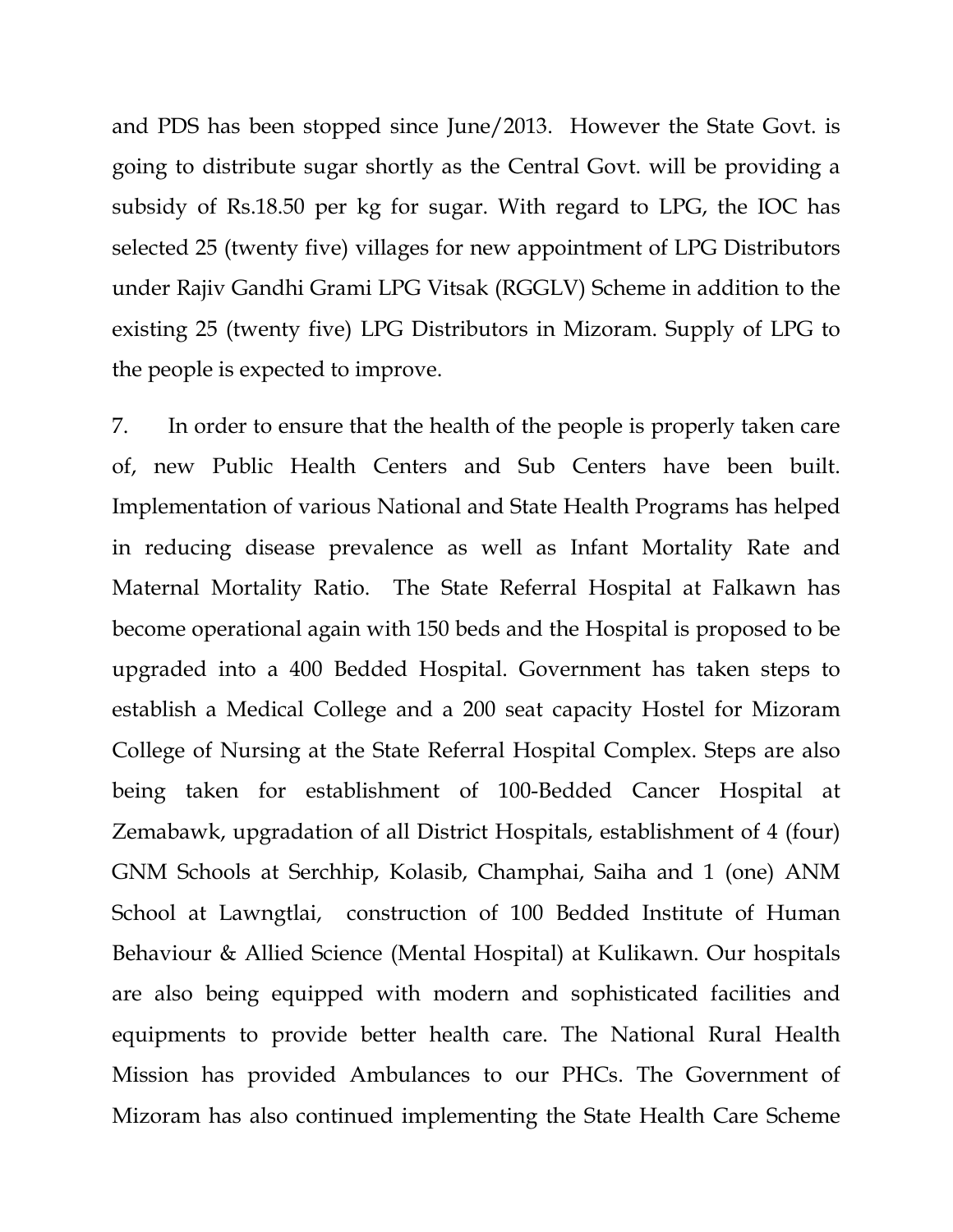since 2008 incorporating with Rastrya Swasthya Bima Yojana (RSBY). The intended benefit of the said scheme is being availed by the needy patients who are essentially BPL. The Scheme also cover APL who are not in Government service.

8. Providing quality education at all levels continues to be one of the top priorities under my Government. Under SSA and RMSA, schools are constructed, midday meals are continued to be given, textbooks and uniforms are also provided free of cost to many students. The Government has also taken up various schemes for Infrastructure Development of Colleges. The construction of Post Matric Students' Hostel at Aizawl is now completed with the total expenditure of Rs.141.39 lakh. The building is already handed over to MZP on 28.6.2013. Construction of new Polytechnic Schools are being completed at Champhai, Kolasib, Lawngtlai, Mamit, Saiha and Serchhip. The tremendous effort put in over the last few years in the pursuit towards expanding, strengthening and enhancement of proficiency in the field of Teacher Education has finally been rewarded with significant and noteworthy outcomes. With the already existing 2 DIETs and the 6 new ones, Mizoram has become one of the few fortunate states of the country to have functional full-fledged DIETs in each of the districts of the state. My Government had implemented various State and Central Government sponsorship Scholarship Schemes for Pre-Matric and Post-Matric Studies, during 2013-2014, Rs. 4461.66 lakhs has been given to 24519 post-matric students. Sanction of Rs. 207.225 lakhs for 2894 prematric students is expected soon.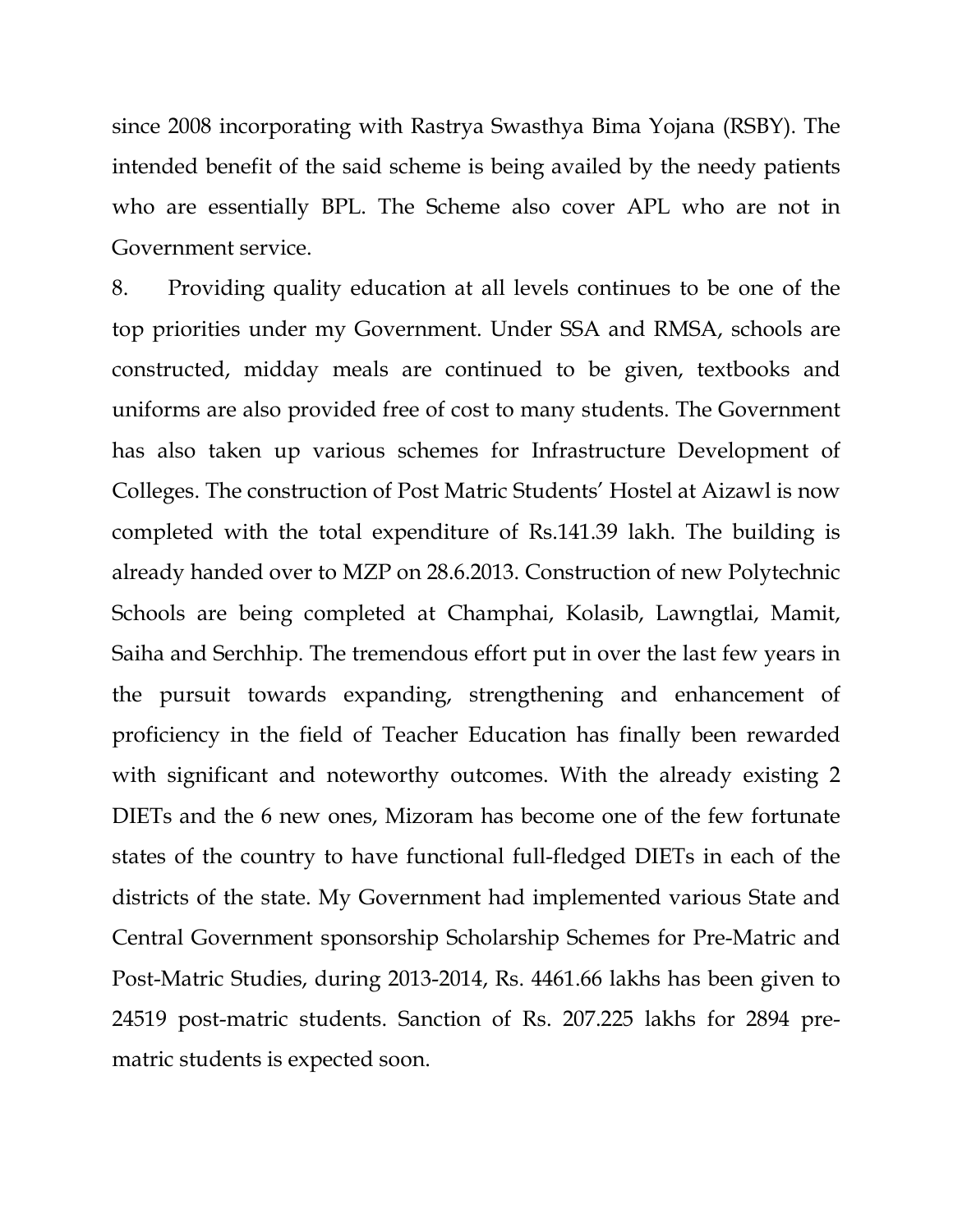9. The welfare of my people and protection of the weaker section is and will continue to be the focus of my Government. Under the Integrated Child Development Scheme (ICDS), 27 ICDS Projects covering all Rural Development Blocks are maintained in the State. Almost all the 1980 Anganwadi Centres are having pucca buildings constructed and sponsored by the Ministry of Women and Child Development, Government of India. 264 additional Anganwadi Centres have been sanctioned recently and are in operation from February, 2014. The State Mission for the Empowerment of Women works on economic empowerment, social empowerment with emphasis on health and education, elimination of violence against women and gender mainstreaming of programmes and policies. State Resource Centre for Women has also been set up funded by the Government of India. The Protection of Women from Domestic Violence Act, 2005 has been implemented in the State and at present there are 9 (nine) Protection Officers and 6 (six) Service Providers. Swadhar Shelter Home with a capacity of 50 inmates was established at Maumual with the Government of India's 100% funding for women who need temporary shelter, women victims of all sorts of crime and women in difficult circumstances like women released from jail who have no family support, women with HIV/AIDS etc. Several steps have been undertaken for the full realization of the provisions of Persons with Disability (Equal Opportuinities, Protection of Right & Full Participation) Act, 1995. And for the welfare of the aged, Indira Gandhi National Old Age Pension Scheme (IGNOAPS) has given pension to 80 years & above @ Rs. 500/- p.m. to 4267 persons and also 60 – 79 years  $\mathcal Q$  Rs. 200/- p.m. to 20984 persons/beneficiaries.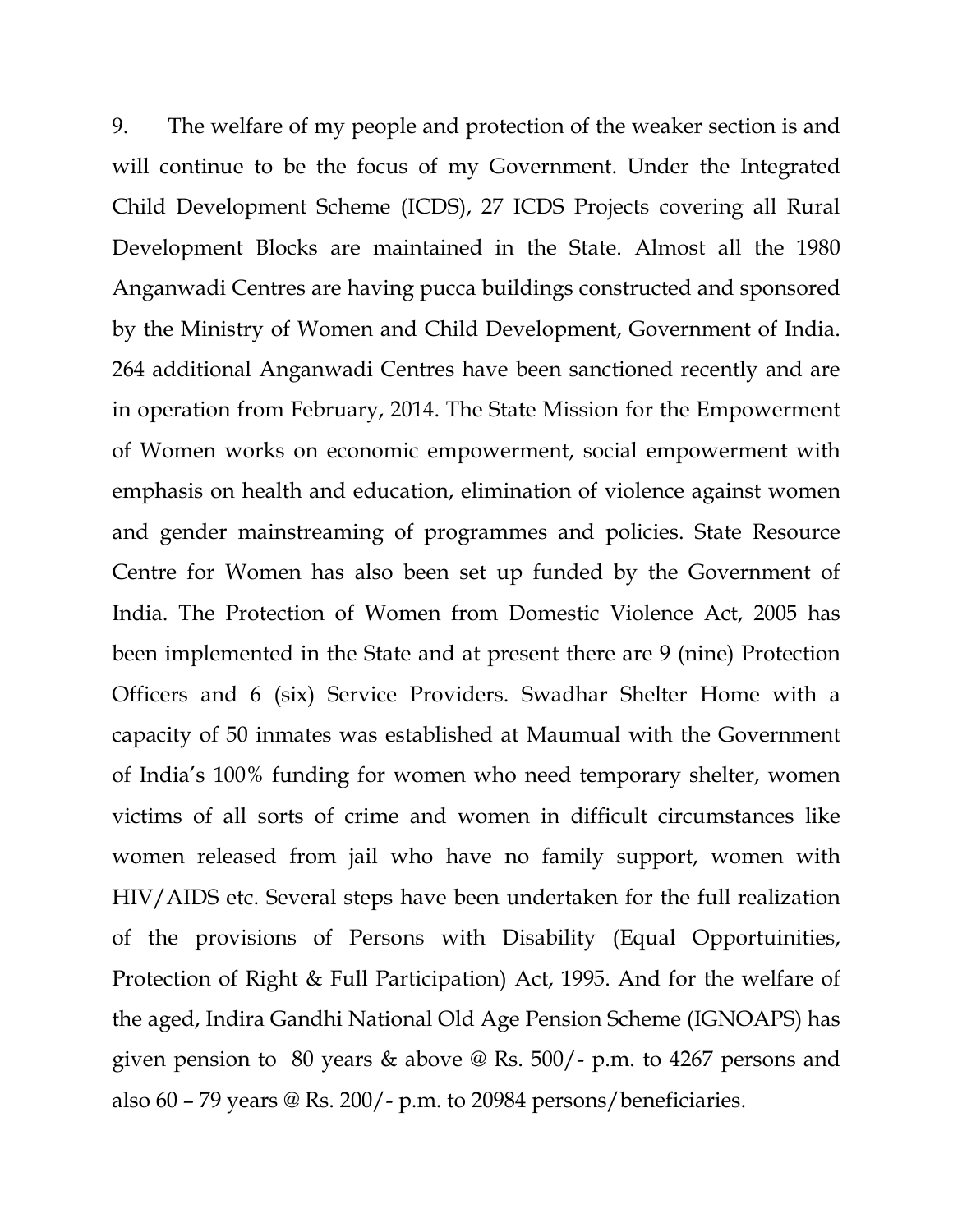10. My Government is committed to provide better opportunities to our youth in various fields especially sports and employment. To train our sportspersons to qualify for participation in the Olympic 2016, a special programme "Olympic Vision 2016" has been launched in which sportspersons are given special intensive training in selected disciplines such as Archery, Taekwondo, Table Tennis, Boxing, Weightlifting, Judo, Badminton, Shooting and Hockey. There are various development works going on for sports: construction of Cricket Stadium at Sihhmui, Indoor Stadium at Bungtlang, Indoor Stadium at Keitum, State Sports Academy at Zobawk, Regional Sports Training Centre at Saidan, Kolasib, Mini Sports Complex at Lengpui, Sports Centre at Phulpui, Multi-Sports Centre at Muallungthu, Multi-purpose Indoor Hall at Mualpui, Aizawl are all going in full swing, with majority of the projects on the verge of completion. Several projects like construction of Multi-purpose Hall at Sazaikawn, laying of synthetic football turf at Chhangphut playground, Champhai, construction of Dawrpui Multi-purpose centre, construction of Indoor Stadium at Electric Veng, Sports Infrastructure Development of Hachhek Area and others are also being taken up. Mizoram Football Team is also the Champion team at the recently held NEC Dr. T.Ao Memorial Football Tournament held at Aizawl Lammual. The Grassroots football is going on in full swing and having received the "Best Grassroots Development Programme" in India, I expect we will achieve great heights in this sport in the future.

11. Providing adequate safe drinking water to the people is an essential part of my Government. Under National Rural Drinking Water Programme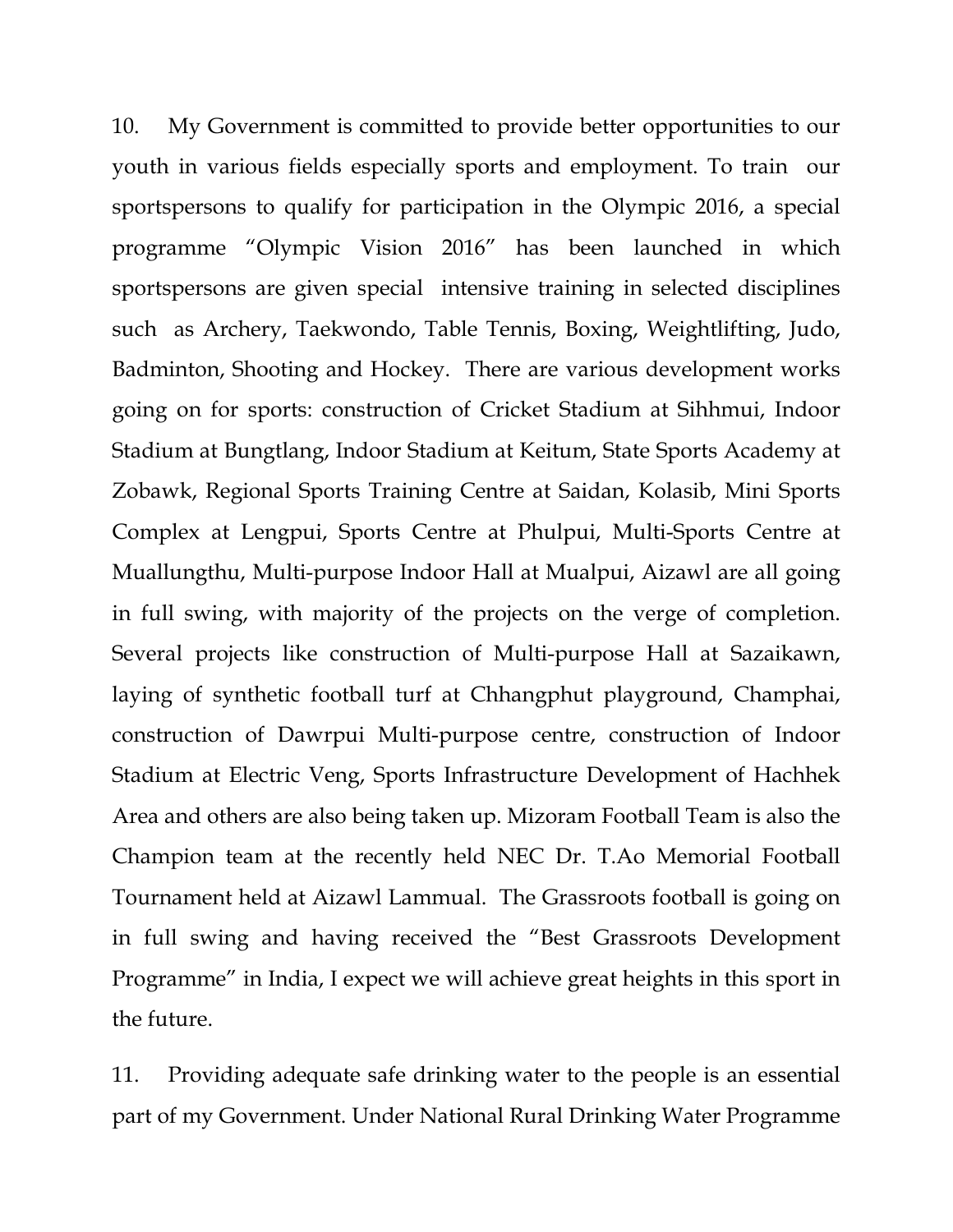(NRDWP), 46 rural habitations are targeted to be provided with safe drinking water during 2013-2014 and 27 habitations have been commissioned and the works at the remaining habitations are in full swing. A number of 53 Schemes (19 on-going and 34 new) were approved by the 4th State Level Scheme Sanctioning Committee (SLSSC) with total estimated cost of Rs. 6449.17 lakh. Many water supply schemes funded by Govt. of India will be taken up in the coming year. We will cover Marpara WSS with the estimated amount of Rs.183.00 lakh, Thingthelh WSS – Rs. 194.00 lakh, Extension of Distribution Network at Hnahthial WSS – Rs.150.00 lakh, Extension of Distribution at Tuipang WSS- Rs. 140.00 lakh, Improvement of Lungsen WSS –Rs. 130.00 lakh, Extension of Water Supply to Kawnmawi/Chhippui from W. Phaileng WSS – Rs. 135.00 lakh and Construction of Storm Drainage within Aizawl City during 2014-2015 with an estimated amount of Rs. 260.00 lakh,Greater Saiha WSS, Tlabung WSS and Greater Khazawl WSS. There are also ongoing projects like Greater Saitual WSS, Greater Lawngtlai WSS, Greater Hnahthial.

12. My Government will strive to give better supply of power and has undertaken many projects. The installed capacity of Hydel Generation in Mizoram at present is 29.75MW. To enhance Hydel generating capacity the Government is taking up construction of 5MW Tlawva SHP near Khuangthing village at an estimated cost of Rs 57.49 crore which is expected to be completed in 2015, it has also taken up construction of 100kW each Hydel projects at Tuiriza and Tuiching at the estimated cost of Rs 2.20 crore and Rs 1.56 crore respectively which are expected to be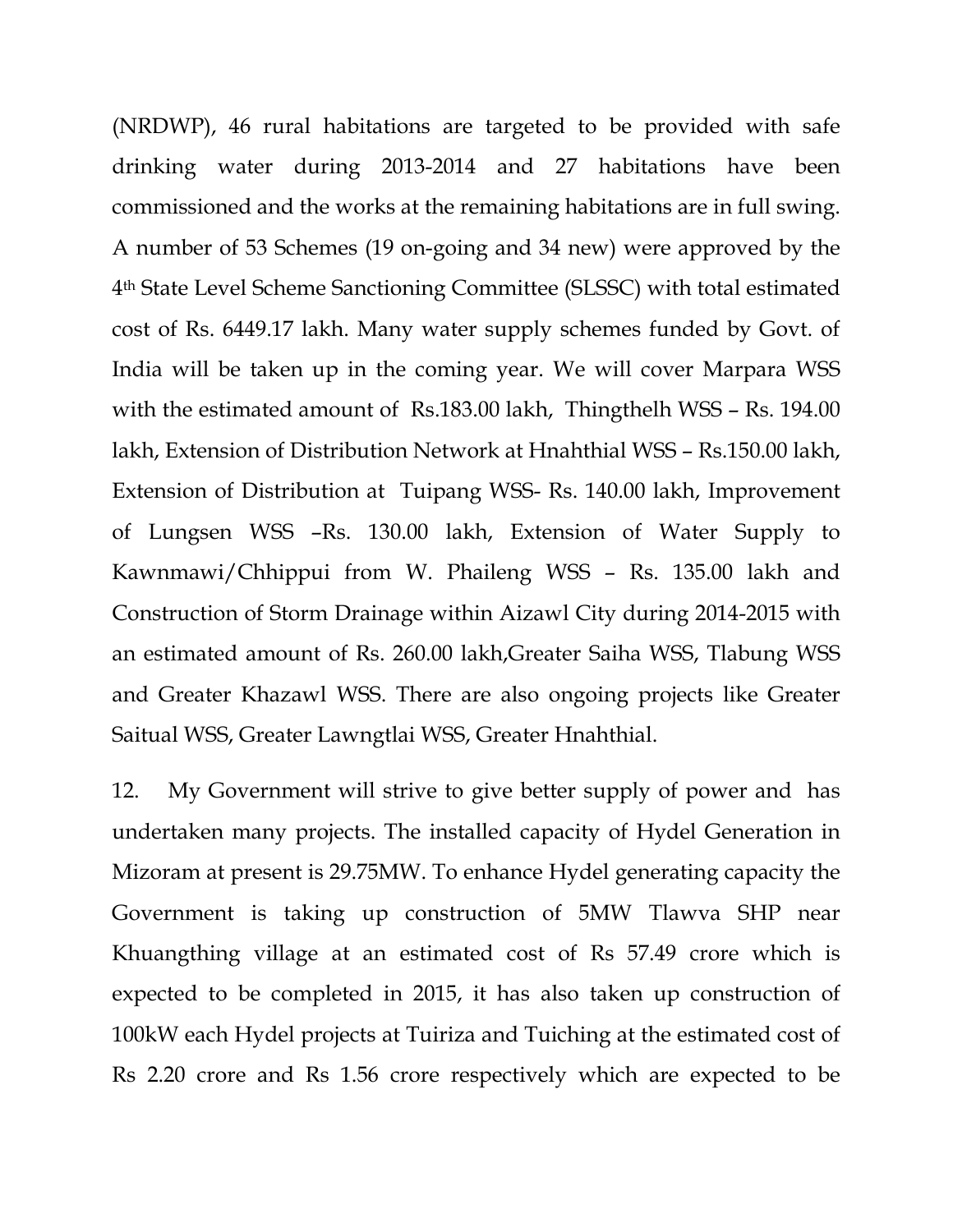completed by 2014. Construction of 3.50MW Kawlbem SHP from the year 2013-14 at the probable cost of Rs 49.60 crore has also been taken up.

 The 18th Meeting of Empowered Committee on 18.9.2013 for Viability Gap Funding (VGF) support has recommended for 210 MW Tuivai HEP to be executed on Public Private Partnership (PPP) mode with Viability Gap Funding (VGF) of Rs 340 crores which was approved by Finance Minister on November 2013. The project is the first infrastructure Public Private Partnership (PPP) project in the North East and the first power generation project to be executed on Public Private Partnership (PPP) mode with Viability Gap Funding (VGF) support in India. The project will be completed within 12th Plan.

13. Transport and communication are also expected improve as better roads are being built all over the State. Railway line extends to Mizoram at Bairabi, near Assam border and is measuring only 1.5 km from Katakal junction. Passengers and goods arrive at this station once a day. As Railways play a vital role in carrying essential commoditites to the State, a new railway line project from Bairabi to Sairang having a length of 51.38 kms. was sanctioned in the railway budget 2008 - 2009 at a total cost of Rs. 510.34 crore. A 'Task Force on National Railway Project' has also been constituted to function as a mechanism of continuous inter-action between the Railway and the State Government.

14. My Government has taken ambitious steps to ensure that modern technology is available to the people. 376 public service delivery centers have been established across the state through which the citizens can avail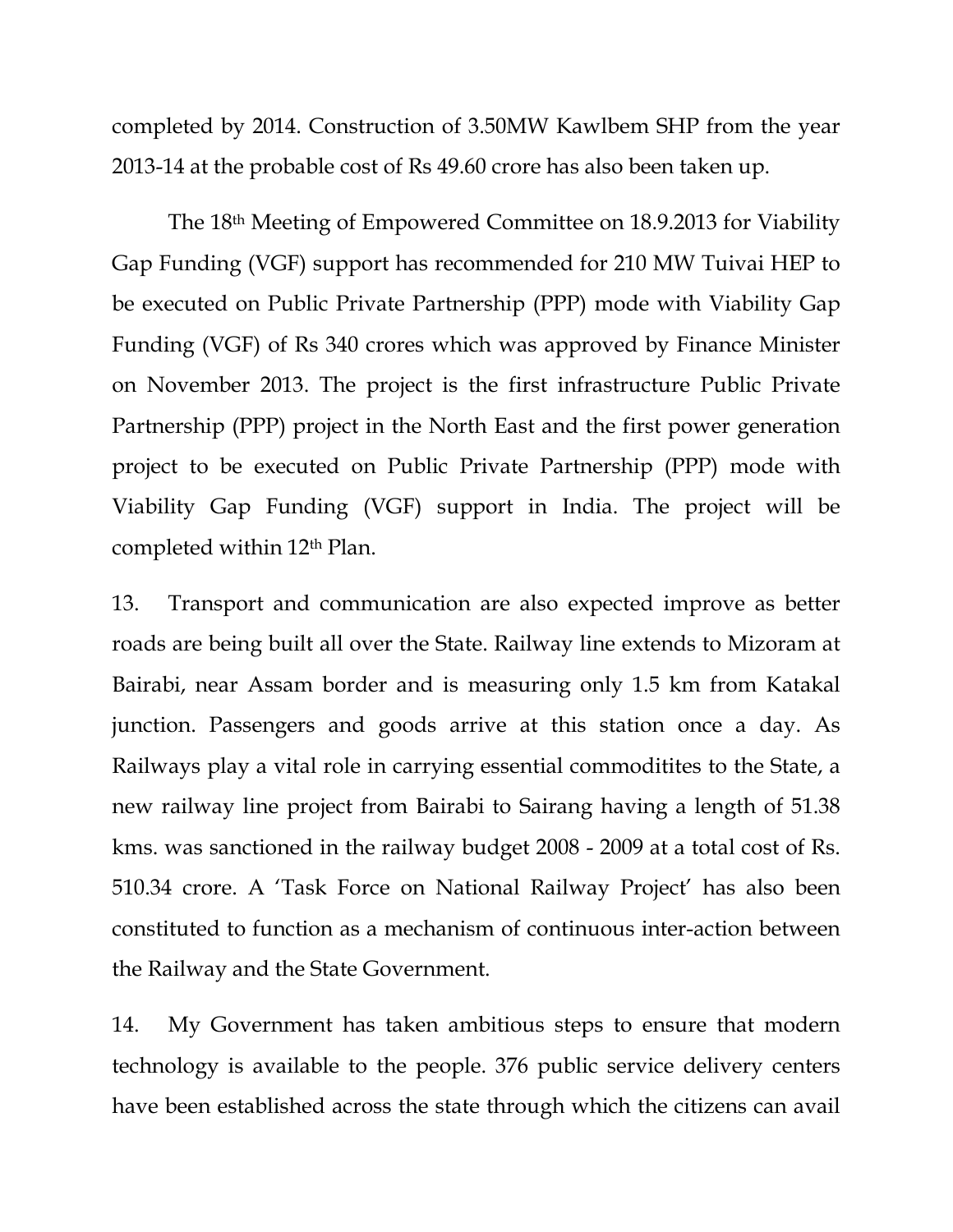various services such as residential certificate, tribal certificate, income certificates, etc. The Government also envisages to cover all the villages in the next two years. 31 e-Governance services are provided to the citizen in electronics form and 57 more e-Governance services will be made available to the Citizens by 24th March, 2014. The Ministry of Communication & IT, New Delhi in association with the Department of ICT, Govt of Mizoram is establishing Software Technology Park of India at Ch. Chhunga's Bus Terminal Building, Aizawl through which local IT entrepreneurs will be able to setup Call Centre, ITES-BPO, Medical Transcription, etc. to enable them to export software and services. Currently, the STPI is ready for inauguration

15. My Government intends to take care of all habitats in the State. Besides the people, the environment, the flora and fauna will be preserved and protected. Deeply concerned about the continued loss of healthy forest cover, the State Government launched "Green Mizoram Programme" in 1999 for planting trees on barren lands including private, Government, and Semi-Government lands. Every year, a particular day in the month of June is observed as "Green Mizoram Day", which is sincerely dedicated to planting of trees as well as maintenance of trees planted in previous years. Trees are planted at identified sites by the Government and the Semi-Government Departments, the Non-Government Organizations, the Educational Institutions, and the Public. So far, more than 20 lakh seedlings have been planted or distributed for planting under this programme. During the current year (2013-2014), about 2,00,000 seedlings were planted/distributed for planting for making the State greener.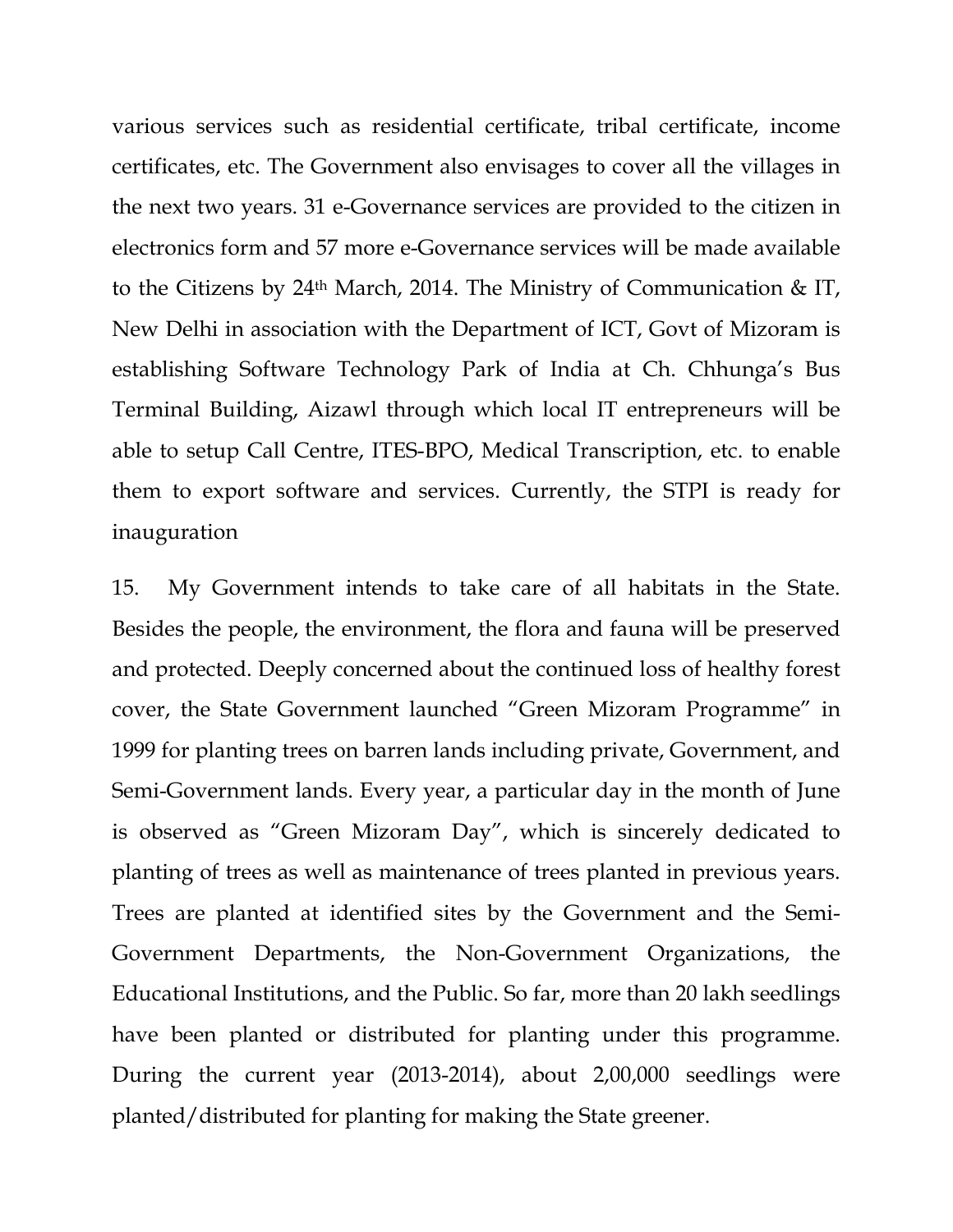16. Rural Development occupies the foremost objective of my Government. The Mahatma Gandhi National Rural Employment Guarantee Scheme (MGNREGS) is still going strong The Annual Physical Target for the year 2013-2014 is 181.735 lakhs person days. Out of this 73.066 lakhs person days has been generated. Average No. of days provided employment till date is 56 days.The Indira Awaas Yojana (IAY) provide financial assistance for construction and upgradation of houses to rural households living below the Poverty Line. The quantum of financial assistance provided for construction of a new dwelling unit is enhanced from ` 47,500.00 to ` 75,000/- per unit w.e.f. 2013-2014.The No. of houses targeted to be constructed for the year 2013-2014 is 3661 nos. The total number of houses constructed under this scheme till date is 1579 houses. For Creation of Village Assets, fund is being received under 13th Finance Commission Grant for Village infrastructure development like Construction of water storage tank, Community auditorium, bridges etc. During 2013-2014, Recreational Parks such as Lalthanhawla Park (Lallianvunga hmun) at Hmuifang, Brig.T.Sailo Park at Lengpui, Laldenga Park at Kawmzawl (Lunglei) Muth and Thenzawl,have been commissioned. They are now enjoyed by the public and it is also now a good source of revenue for the Government.

17. My Government gives priority to the Industrial sector, especially indigenous small scale industries like Handloom and Handicrafts. In this field, the Ministry of Textiles, Govt. of India has approved Cluster Development Project of Rs. 1700.00 lakhs, Technology Upgradation of Rs. 201.10 lakhs and Marketing of handloom product at Rs. 348.00 lakhs.The Revised Revival, Reforms & Restructuring Package for the handloom sector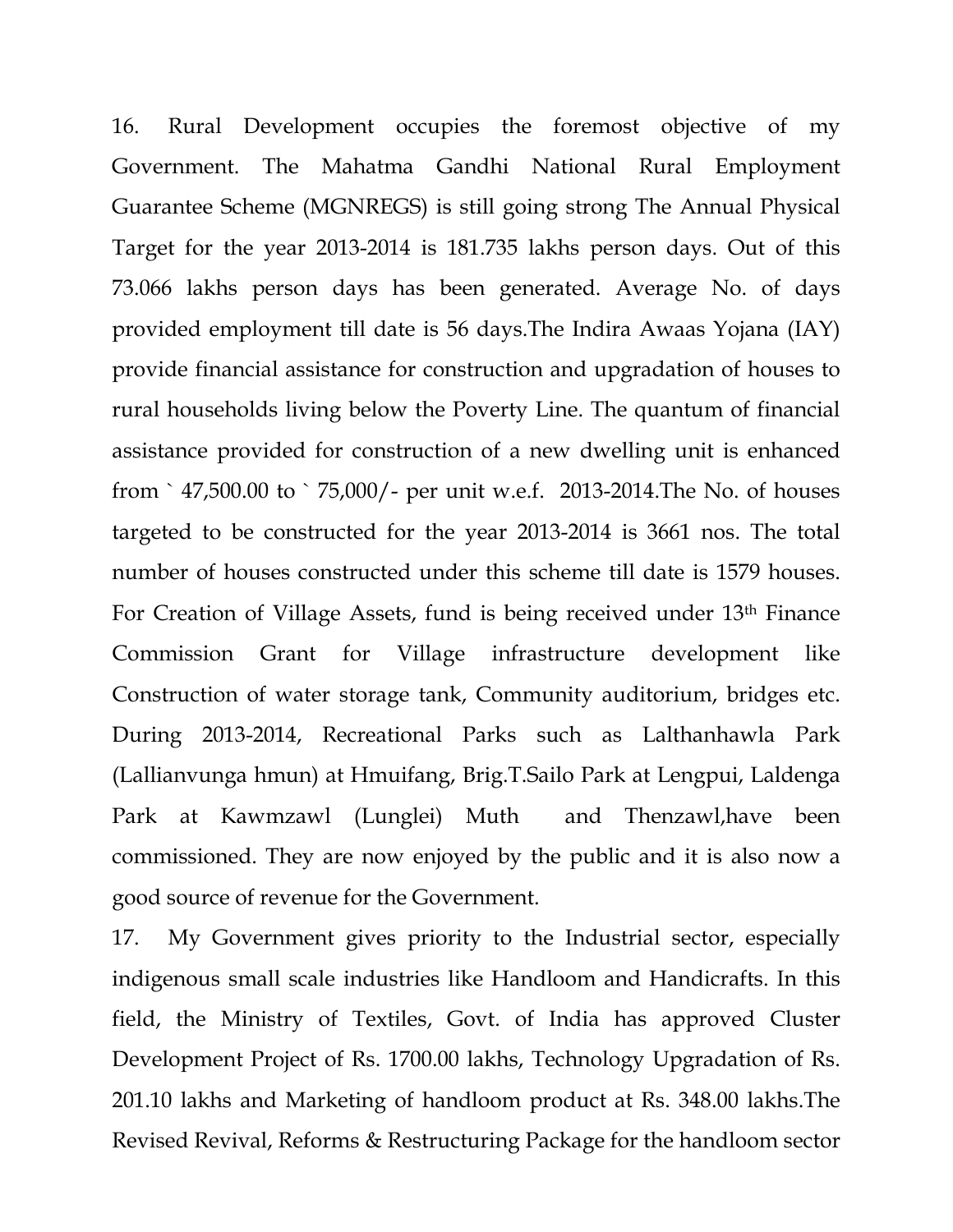is being implemented. The State Implementing, Monitoring and Review Committee already approved and vetted Rs. 176, 74, 405.00 as Central grant and a state share of Rs. 19,54,768.00 covering 61 Primary weavers Cooperative Societies. The unidentified weavers during 3rd Handloom Census in the year 2009 are being issued Weavers' Photo Identity Card to enable them to avail the benefit under Weavers' Credit Card scheme.

18. Our aim for economic growth has strongly ventured into border trades. For Border Trade with Bangladesh a suitable plot of land measuring 224.99 bighas was acquired at Kawrpuichhuah for establishment of Intergrated Check Post, close to the International Border and opposite to Thekkamukh of Bangladesh. Out of the area already acquired, 9 hectares (65 bighas) of land has been leased out to Ministry of Home Affairs, Government of India on 2.12.2009 and DPL 5 of 2010 was issued in the name of Home Secretary to the Government of India. Land Port Authority of India entrusted with the ICP has been requested to start the project as early as possible. Construction of Trade Facilitation Centre at Tlabung at a cost of Rs. 108.07 lakhs has been commissioned. With a view to promoting Indo-Myanmar Border Trade, the Land Custom Station (LCS) at Zokhawthar, Champhai District in Mizoram has been completed and is ready for joint commissioning/formal inauguration by Commerce Minister of Myanmar & Bangladesh.A project for improvement of Rih-Kalemyo road via Tiddim-Falam was proposed in the past and survey of the same was done by Border Road Organisation. A comprehensive DPR was submitted to the Ministry of External Affairs (MEA), GOI. The total cost of this road, Rs. 711.47 crores was approved by Government of India. An MoU for the project has been signed by Government of India and Union of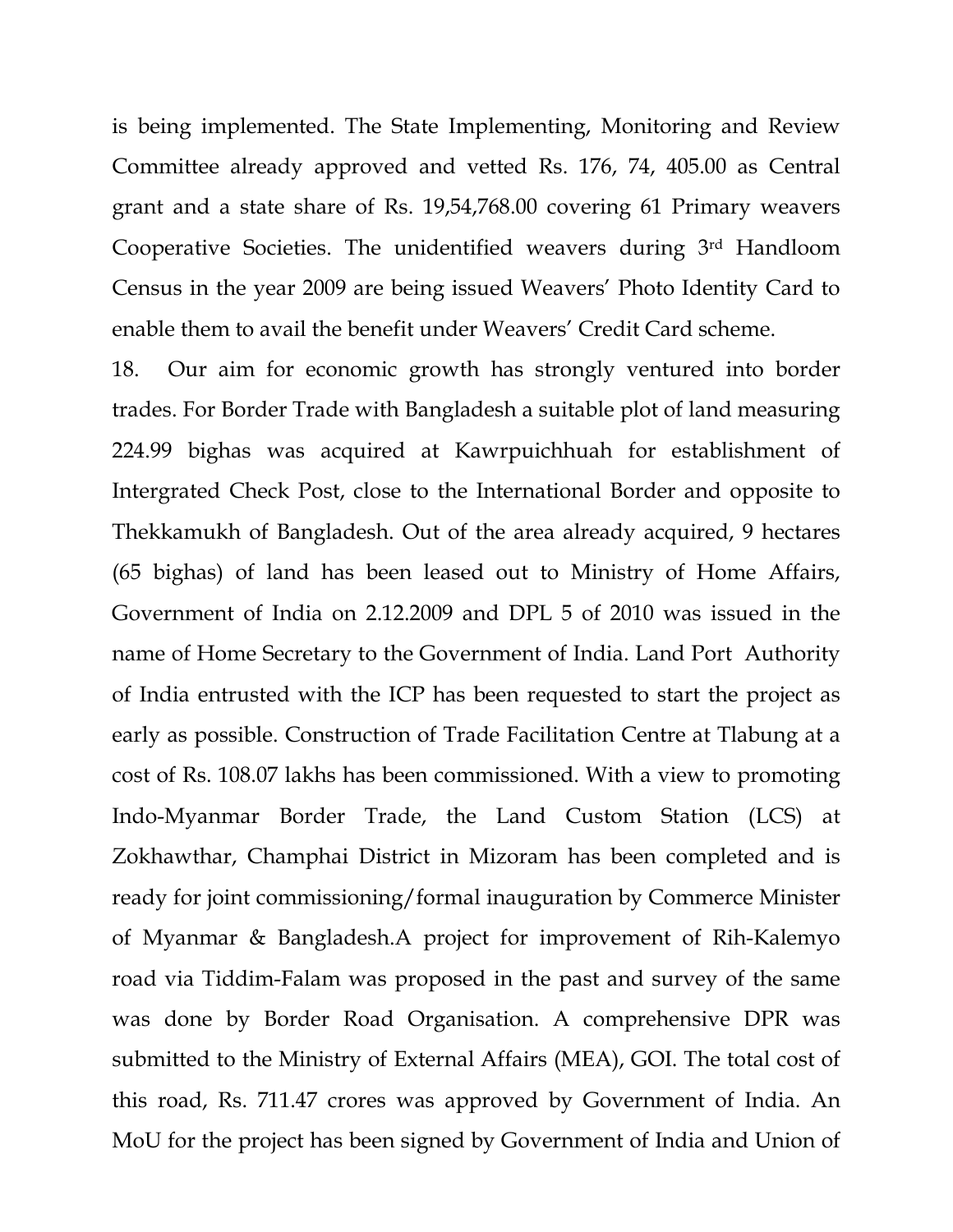Myanmar. As and when this proposed road is completed the Indo-Myanmar Border Trade from Mizoram Sector is expected to flourish immensely.

19. Government of Mizoram has taken various steps to develop Mizoram into a Major Tourist Destination. In this aspect, trust has been given to promotion and development of tourism infrastructures and these objectives are achieved through the liberal financing of Ministry of Tourism, Government of India. The following seven (7) Tourist Facilities were commissioned during the current financial year 2013-14:

- i) Tourist Lodge E.Lungdar
- ii) Tourist Lodge N.Vanlaiphai
- iii) Tourist Lodge Saitual
- iv) Tourist Lodge Bualpui NG
- v) Tourist Lodge Sangau
- vi) Tourist Lodge S.Vanlaiphai
- vii) Tourist Lodge Darzo

Construction 11 tourist spots at various places in the State are also completed and expected to be commissioned soon.

20. I am pleased to declare that taxes and revenue collection is increasing. To mention a few, a sizeable increase in revenue collection has been noted in the course of implementing the MVAT Act since 2005, and efforts to strengthen the revenue collection are always ongoing. Revenue collection under Taxation Department for the current fiscal year (2013- 2014) up to January 2014 is Rs. 180.20 crores against the target of Rs. 190.00 crores which is expected to be achieved by end of the year. Under Excise